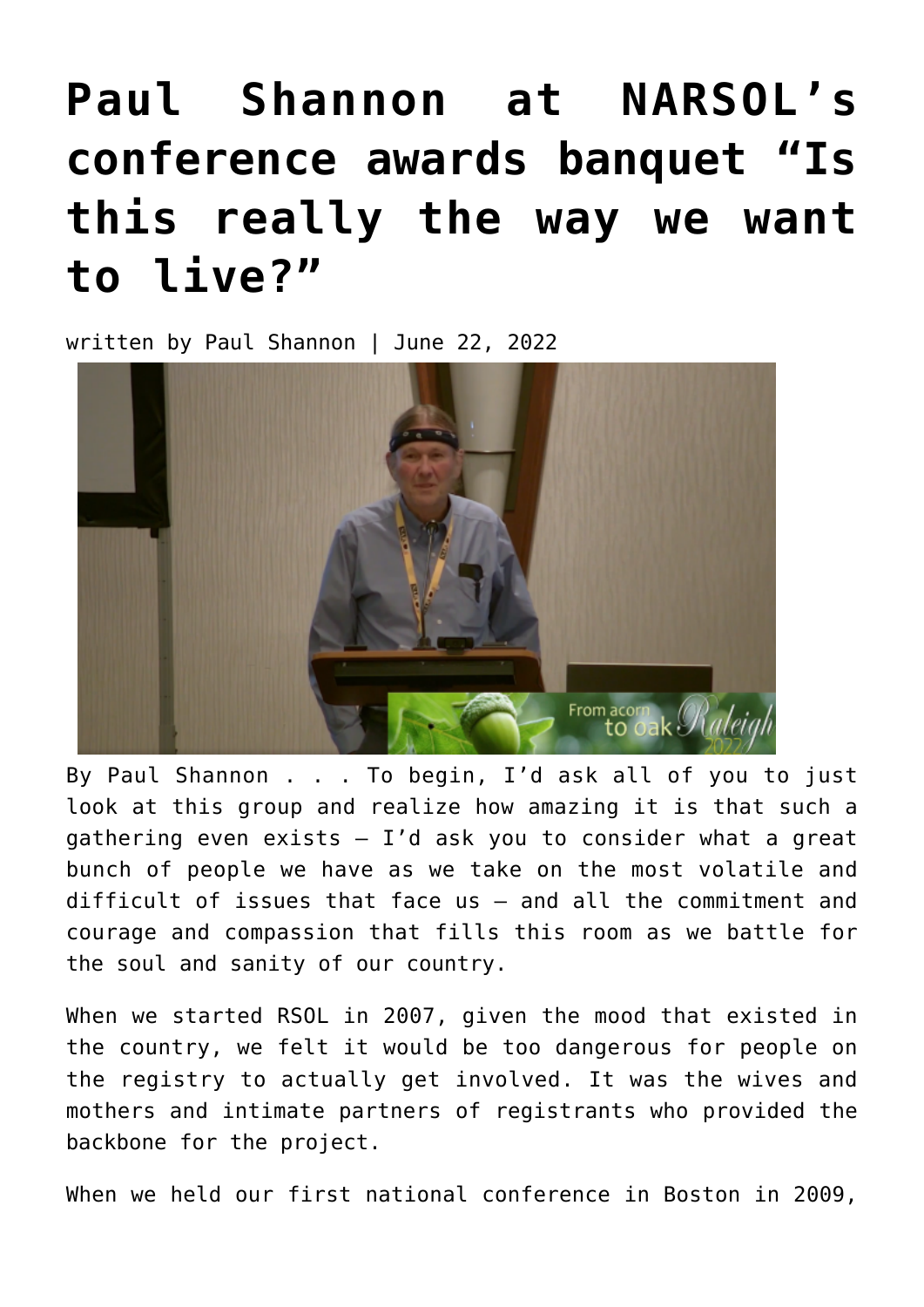we were so afraid that we would be attacked by mobs with pitchforks that we didn't even divulge the location of the meeting until after people had registered.

We launched RSOL fifteen years ago with a manifesto I published in the Counterpunch online magazine. It began:

There is today in our country a growing threat to our legal system, to the rights of all of us, to the quality of life of children, and to common sense. This threat has been fanned by prosecutors, nurtured by the media, and ignored by those who usually speak out against such dangers.

In its most narrow sense, this threat can be defined as the particular approach to sexual deviance embodied in evermore-draconian laws against all behaviors labeled "sex offenses" — including those committed by minors — and in the sex offender registries of every state and the federal government. In this approach to sex offenses, slander, hysteria, and demonization often replace reason, solid research, and proportionality.

But more broadly, the danger consists of an all-out assault on fairness, on the reputations of some of our most caring people, on necessary social relationships, and on our critical ability to confront the deepening social paranoia of 21st century America.

It went on with many specifics and then it closed:

The present crusade is spreading fear and loathing across our society. Our society does not need more fear and loathing. It needs trust and dignity and redemption. At present there is no telling how far this self-destructive approach to social problems related to sexuality can go unless people capable of courage, compassion, and common sense stand up to stop it and turn our country's attention to real solutions to our problems.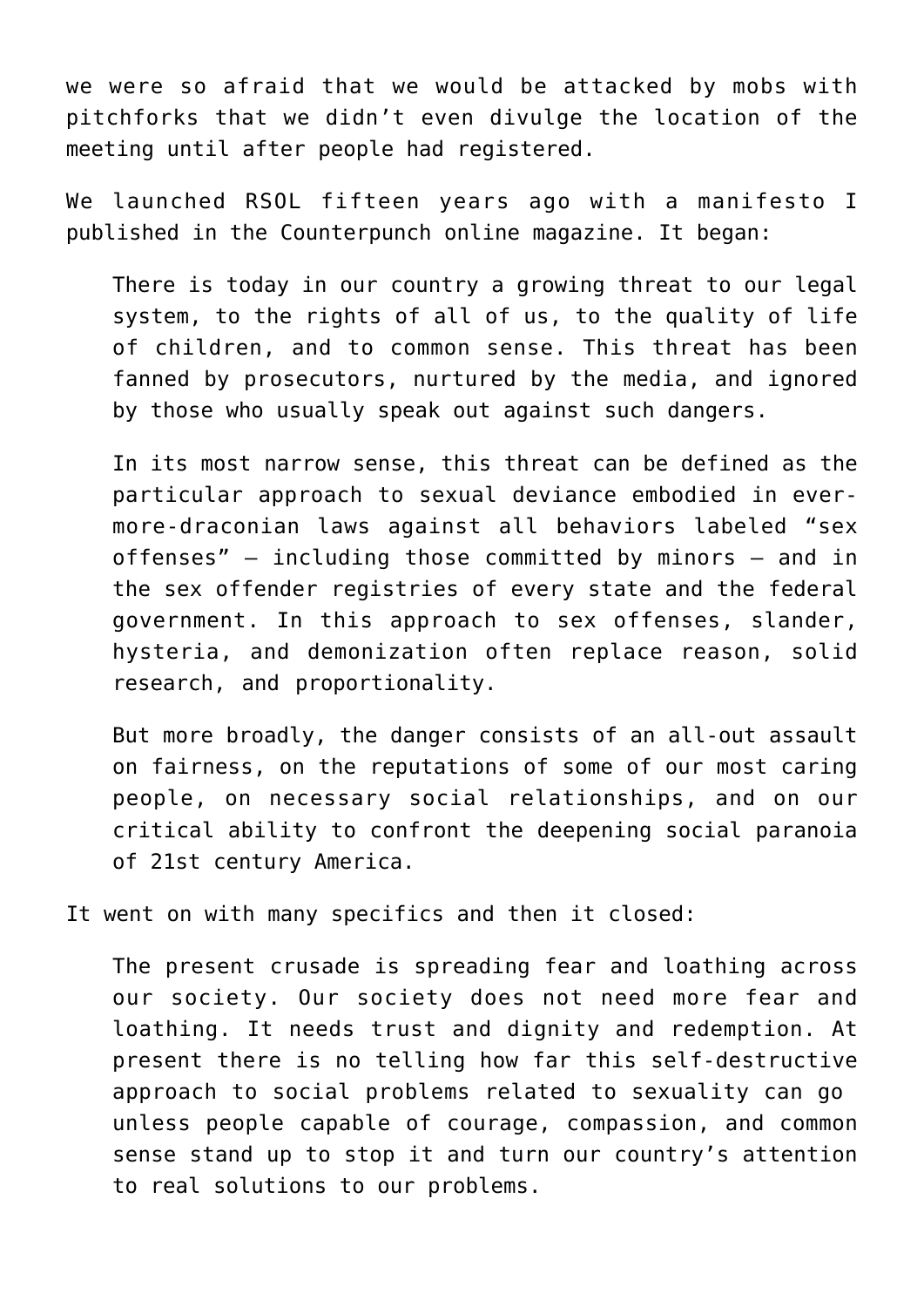We were stunned by the widespread response from people of all walks of life across the country. 1500 people signed on (including Chrysanthi Leon, our first keynoter of this conference; Dr. Fred Berlin from Johns Hopkins; and historian Howard Zinn) leading to the formation of RSOL.

Tonight, though, I'd like to briefly call your attention to something mentioned in this manifesto. Specifically, the notion of confronting the deepening social paranoia of 21st century America and turning our country's attention to real solutions to our problems.

For the impact of the insidious attitudes we are dealing with go far beyond our group here, go far beyond the registrant community.

Yes, we know that the registry, residency restrictions, job and housing discrimination, and civil commitment have terrible impacts on registered citizens and their families. But the reality is that there is no one out there whose life is not negatively affected by these ideas that poison our lives.

I offer you the idea that the feelings of fear and loathing directed toward those accused or convicted of a sex offense undermine the ability of every person in this country to live out their own lives, to tell their own story in this world, and to find the happiness that they and their children are capable of.

The mantra, of course, by those who presently oppose us is "protect the children." But this is really our call, to protect the children — and not just from sexual violence but from the fear of not being free, the fear that they are surrounded by demons on every side, the fear of mythical dangers — so they can both live their lives more fully and learn how to protect themselves from actual dangers.

And the harm spreads into many corners of American life. There is no one out there whose life is not negatively affected by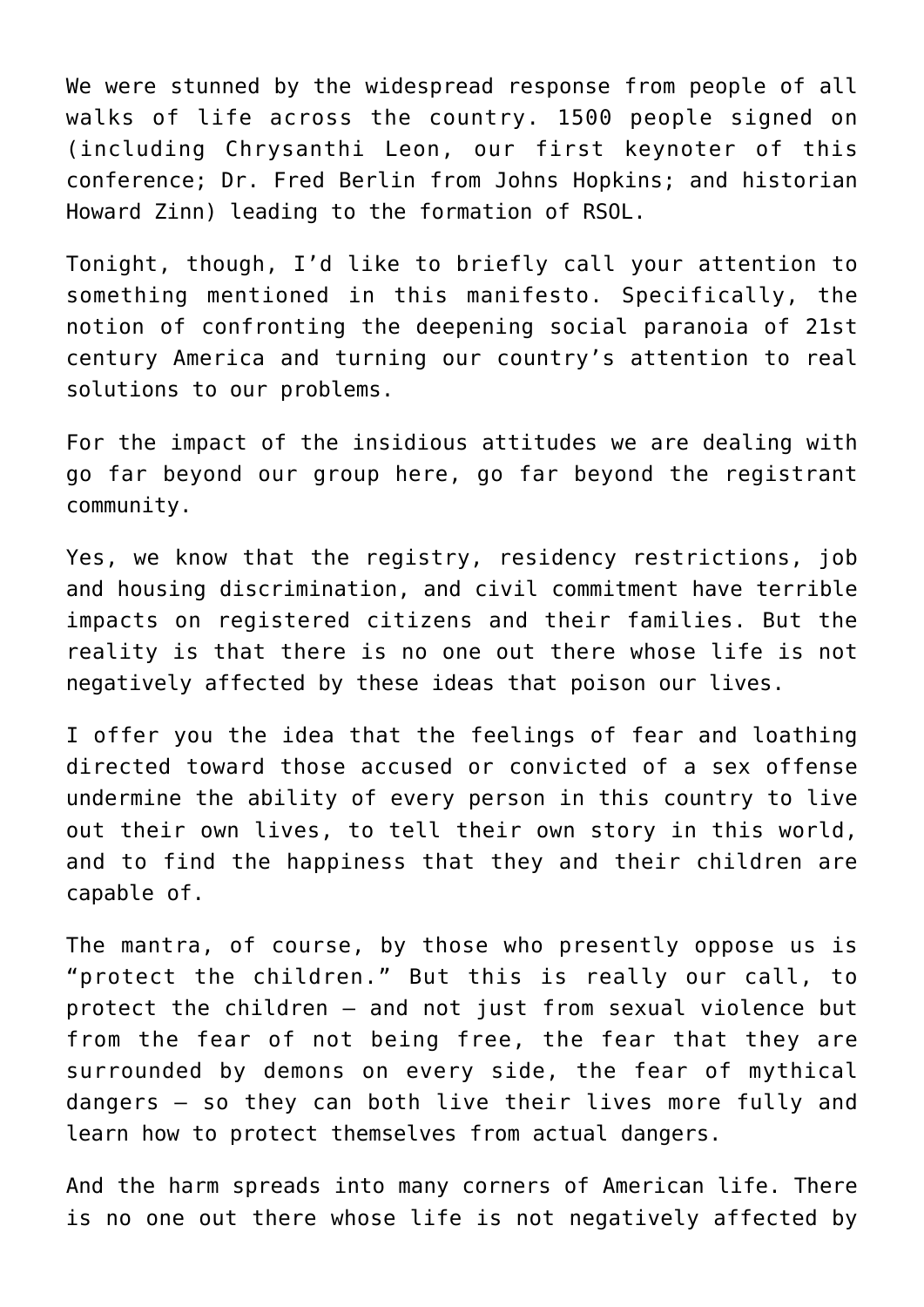these ideas.

How can anyone's life not be curtailed with the threat of false accusation or misunderstanding leading to shaming and social banishment hanging over our heads?

Lenore Skenezy , our banquet speaker several years ago, documents the tragic things we do to ourselves and our kids in daily life America in the name of protecting them.

- A man helping a child in trouble is suspect instead of it being the most natural thing in the world;
- Life is perilous for male coaches of female athletes;
- Men avoid becoming teachers for elementary school kids for fear of parents' suspicions — even though their presence in the classroom would be most helpful to many of those kids;
- Helping a lost little girl find her dad gets you beaten to a pulp;
- In fact, it is well known that men refuse to help children out of fear of being suspected of being "after kids."

Is this really the way we want to live?

The fact is that this draconian legal regime and belief system around sexual offending directly impact only a small fraction of the population. Unless we are joined in our efforts to rid our country of this curse by millions of other fellow citizens, we will always face an uphill battle.

So an important part of our work is to help our neighbors to see that their lives will be enhanced if they ditch the registry and allow themselves to be freed from the fear and hatred that gave birth to it.

So we engage in specific battles about the registry, residency and travel restrictions, and the curse of lifetime civil commitment and the beliefs that undergird them. But beyond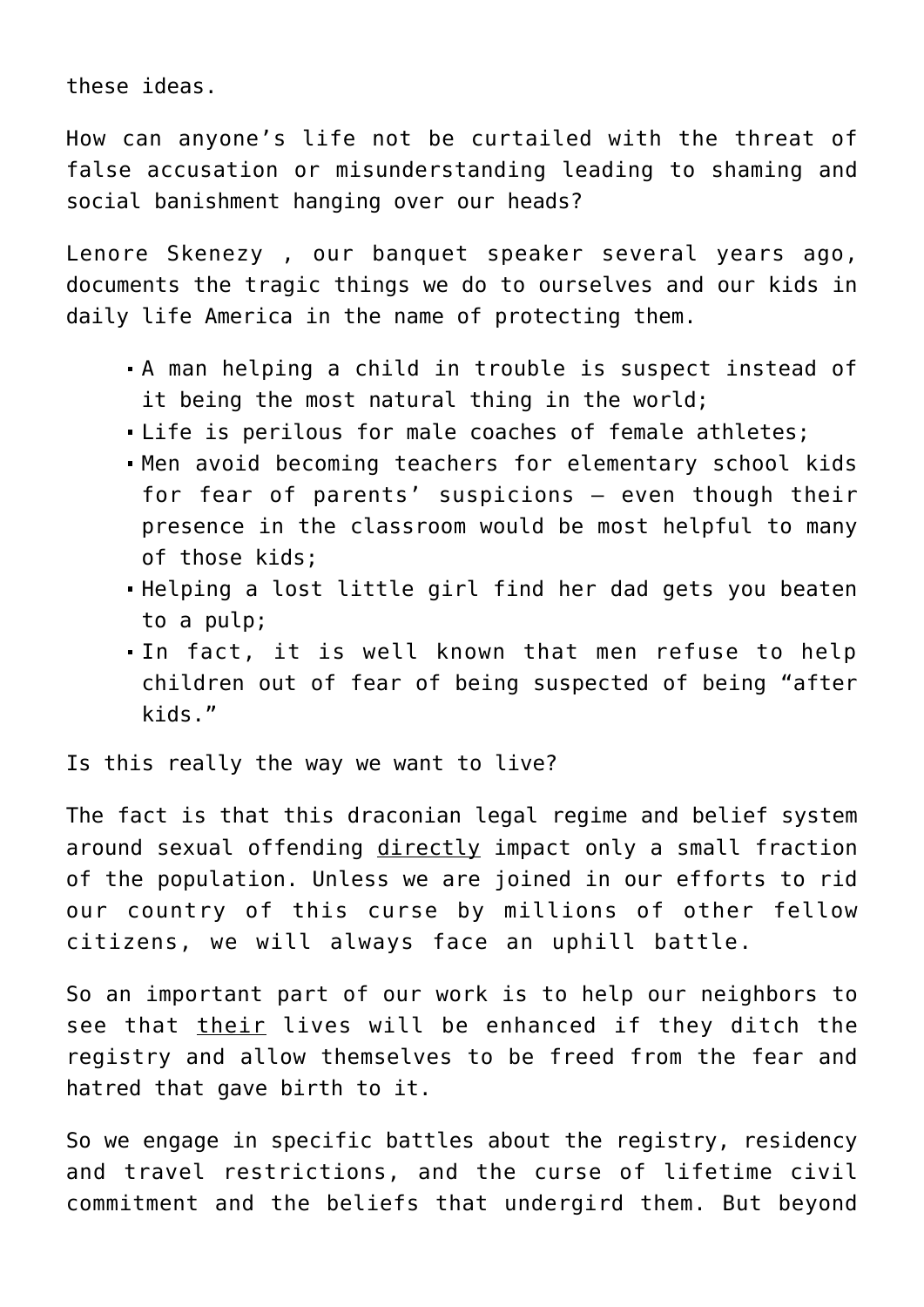this huge task, I would ask you to see these specific battles in the context of a broader struggle, a critical struggle, to call our country to its senses, to distinguish truth from falsehood and sanity from lunacy.

To value redemption over condemnation, justice over hysteria, respect over shaming, and our common brotherhood and sisterhood over all that is tearing us apart.

The problem is that, as a country, we have substituted the pursuit of demons in our midst for the pursuit of life, liberty, and happiness.

We are a country that lives in fear. Instead of addressing our many problems  $-$  including sexual violation  $-$  in ways that make sense, we seek to destroy the monsters that we believe infect our society and whose destruction we think will make us safe.

Look at what we have done in pursuit of these demons at home and abroad. We have become like Ahab, chasing the great white whale, hoping to destroy it, to his own peril and the peril of his entire crew.

Who will free our country from such madness? Who will carry the torch of common sense, fairness, justice, and even forgiveness?

Who, if not those who themselves are victims of such demonization and madness and who stand at the epicenter of the hysteria from which this emotional plague spreads out to all the other parts of the body politic as we address more and more of our complex problems within the framework of panic and hysteria?

For this lunacy infects the minds and hearts of every one of us, making it impossible for us to address our social problems — such as sexual violation — in ways that could solve them and even begin to bring healing.